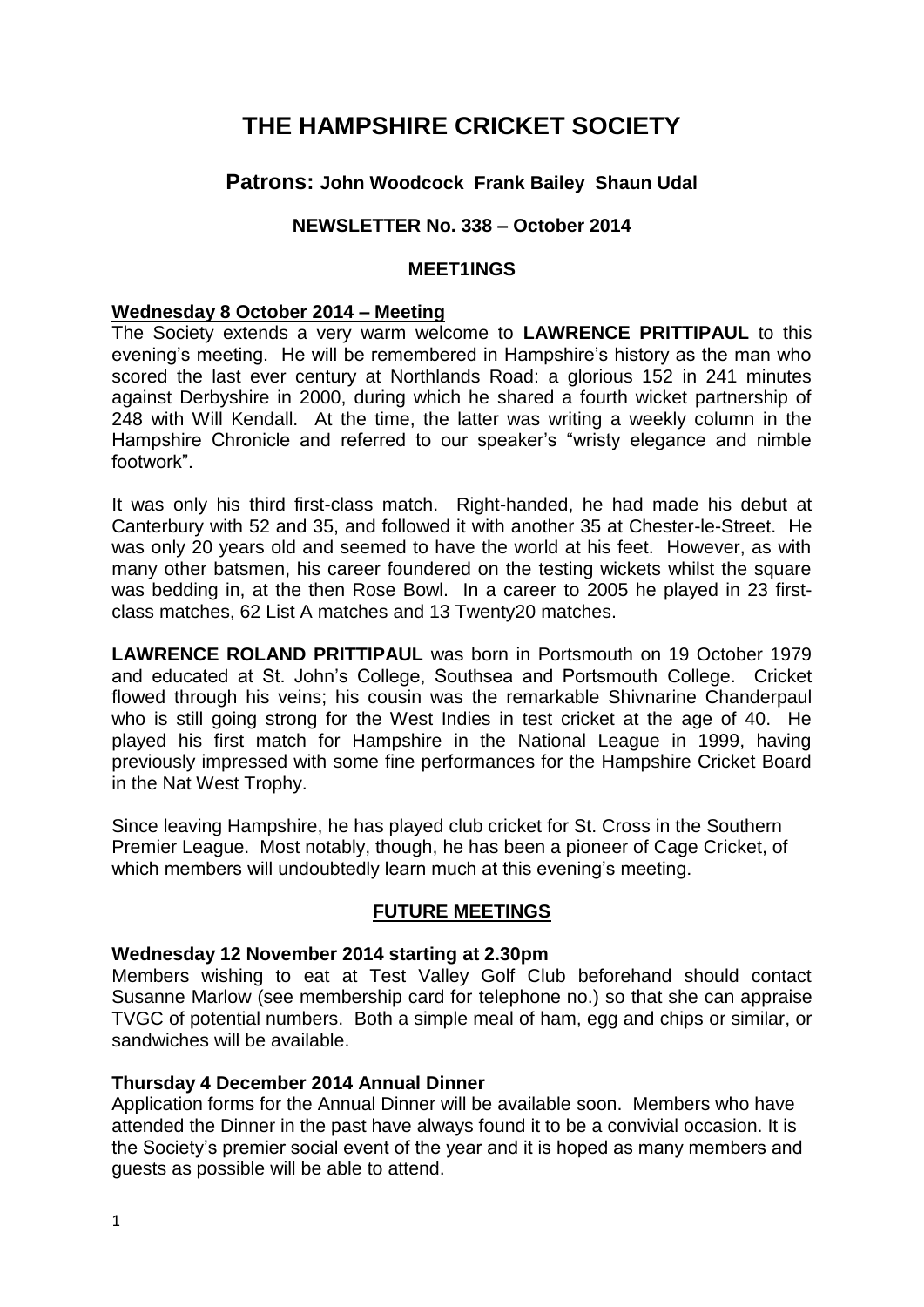#### **HAMPSHIRE'S CHAMPIONSHIP SEASON 2014**

In the year of the  $150<sup>th</sup>$  anniversary of their inaugural match as a first-class county, Hampshire gave their supporters much to cheer with another fine T20 run, culminating in their fifth consecutive appearance on finals day, and winning Division 2 of the Championship at Glamorgan's SWALEC Stadium at Cardiff in the last match of the season.

Going into the last match of the latter competition, Worcestershire were already promoted (largely due, despite their protestions to the contrary, to the efforts of the now banned Saeed Ajmal) and were being pursued by Hampshire and Essex. If Hampshire won, they would be promoted as champions; if they failed to win, and Essex won, then the latter would go up to Division 1. Essex were on a roll having won five of their previous six matches. They duly completed a sixth victory - against Worcestershire at Chelmsford - on a bowler friendly pitch.

Hampshire duly defeated Glamorgan, but not without initial alarms. At one stage on the first morning, they were 53 for five. James Vince (a magnificent 144) and Sean Ervine (an equally impressive 107) then added 225 for the sixth wicket to set Hampshire on their way to a competitive total (357). Glamorgan showed little appetite for the fight and were bowled out for 172, with Matt Coles (3-58) and Chris Wood (4-42) inflicting most of the damage. Jimmy Adams chose to bat again, rather than enforce the follow on, and led the way in scoring quick runs with an aggressive 91. He declared on the fourth morning, setting Glamorgan 444 to win. James Tomlinson then delivered one of the performances of his life as he claimed the first six wickets to fall. He finished with six for 48 and Hampshire cantered home by 291 runs in the afternoon, a day ahead of schedule, to secure the title.

The Division 2 Championship title was achieved over a period of almost six months. The first match started on 6 April; Hampshire's final day of the season was on 25 September. The scheduling programme meant the players had to adjust continually to meet the demands of both 4-day and T20 cricket.

Hampshire's seven Championship victories were the most in a season since 2005, when they obtained nine to finish runners-up in Division 1. In 2014, they started strongly by winning three of their first six matches in April and May. The last of those wins, against Leicestershire at Grace Road, was accomplished just after the start of the T20 competition. They almost added another against Derbyshire at home in the seventh match, but rain on the final day resulted in Hampshire just missing their goal, with Derbyshire holding on with eight wickets down.

Having started strongly, they also finished at a gallop. WithT20 finals day out of the way, and the 50 over competition completed but for one match, Hampshire gained a second wind and won three of their last four matches from mid-August to the end of the season. It is undeniable that, though they were successful in the T20, it created an unwelcome distraction in their push for promotion in the 4-day game. They suffered a definite blip for two months from mid-June as they were second best to Worcestershire at New Road, Surrey at The Oval, Gloucestershire at home and Essex at Chelmsford. The latter match resulted in their only Championship loss albeit by just two wickets. However, rain definitely warded off defeat at the hands of Gloucestershire. It also did so against Kent at the Ageas Bowl in the penultimate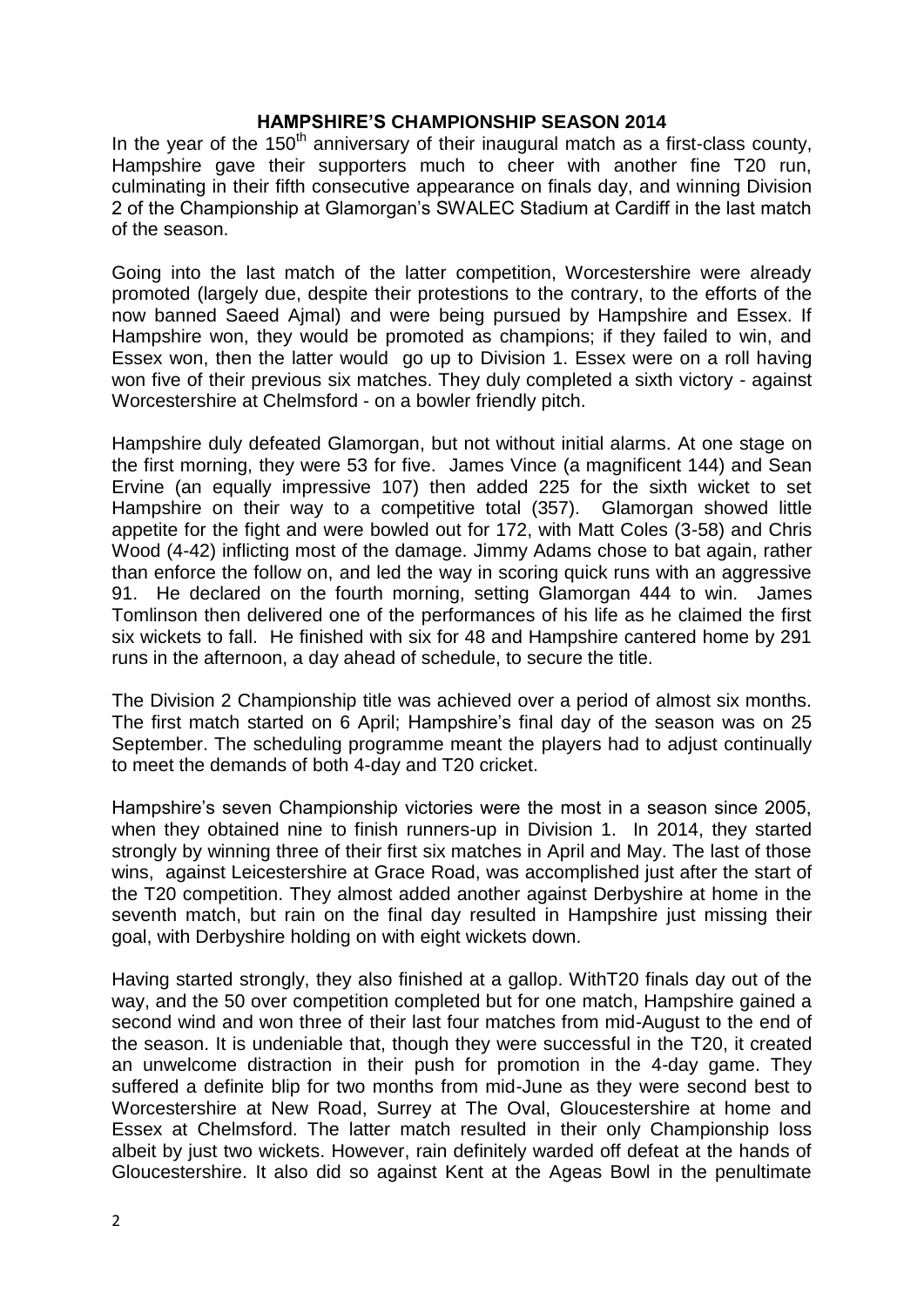match; it was a strange, lack lustre performance, completely out of character with the rest of the season.

The other win came when Essex were comprehensively thrashed (by 470 runs in three days) at the Ageas Bowl in the middle of June.

Much credit must go to Giles White and Dale Blenkenstein for managing the playing resources. At various times of the season, Hampshire had to compete without Michael Carberry (with England and then injured), James Vince (with England Lions) and Kyle Abbott (injury and then return to South Africa).

Though the 2014 season will be regarded as a "good" summer weatherwise, no fewer than nine of the 16 matches were interrupted by significant rainfall, five at home (Worcestershire, Surrey, Derbyshire, Gloucestershire and Kent) and four away (at Derby, New Road, The Oval and Chelmsford). Only at Chelmsford was a result achieved: as already mentioned, Hampshire's only loss.

Hampshire's title - their first in Division 2 - was a fine team effort. Three batsmen, Vince, Adams and Will Smith scored over 1000 runs. The former was the first man in the country to reach the landmark and went on to register 1525 runs, the most by any batsman in the country, at an average of 61 - the highest in the Division. His 240 against Essex at the Ageas Bowl was a career best, and was exceeded in the Division only by Alex Gidman's 268 for Gloucestershire against Leicestershire in mid-September. Smith recorded his season's best (1187 @ 51.60). There were very few matches where he did not contribute; his lone hand of 140 not out against Kent at the Ageas Bowl to stave off defeat was a monumental effort. He showed his adaptability by scoring runs in all the first four positions in the batting order. Adams reached the 1000 run landmark for the fifth time - easily a record for the county since four-day cricket was introduced in 1993. He also scored 231 against Leicestershire at home, his fifth double century; only Phil Mead and Gordon Greenidge have scored more for the county. Carberry (847) would surely have also reached 1000 runs had he not been absent for four matches. Ervine's late flourish took him to 856 runs. He developed the happy habit of scoring runs when they were most needed; his two centuries in the last two matches of the season, against Kent at home and Glamorgan at Cardiff, were both made in adversity.

Adam Wheater scored a rapid century against Essex, his former County, at Chelmsford; earlier in the season he had made an equally storming 83 against them at home. Towards the end of the season, however, he ran out of runs, probably due to fatigue; his predecessor, Michael Bates, did so similarly in 2012 after he had enjoyed a fine season with the bat until the start of the T20 competition.

Of the regular batsman, only Liam Dawson struggled. He had enjoyed a season's best with the bat in 2013. Injury confined him to 10 matches this summer; before the injury, he was hitting the ball solidly and a big score seemed just around the corner. On his return, he never quite found his form but it must be said that until the last two matches, he was batting down the order and not at three as he did last summer. He will surely come again.